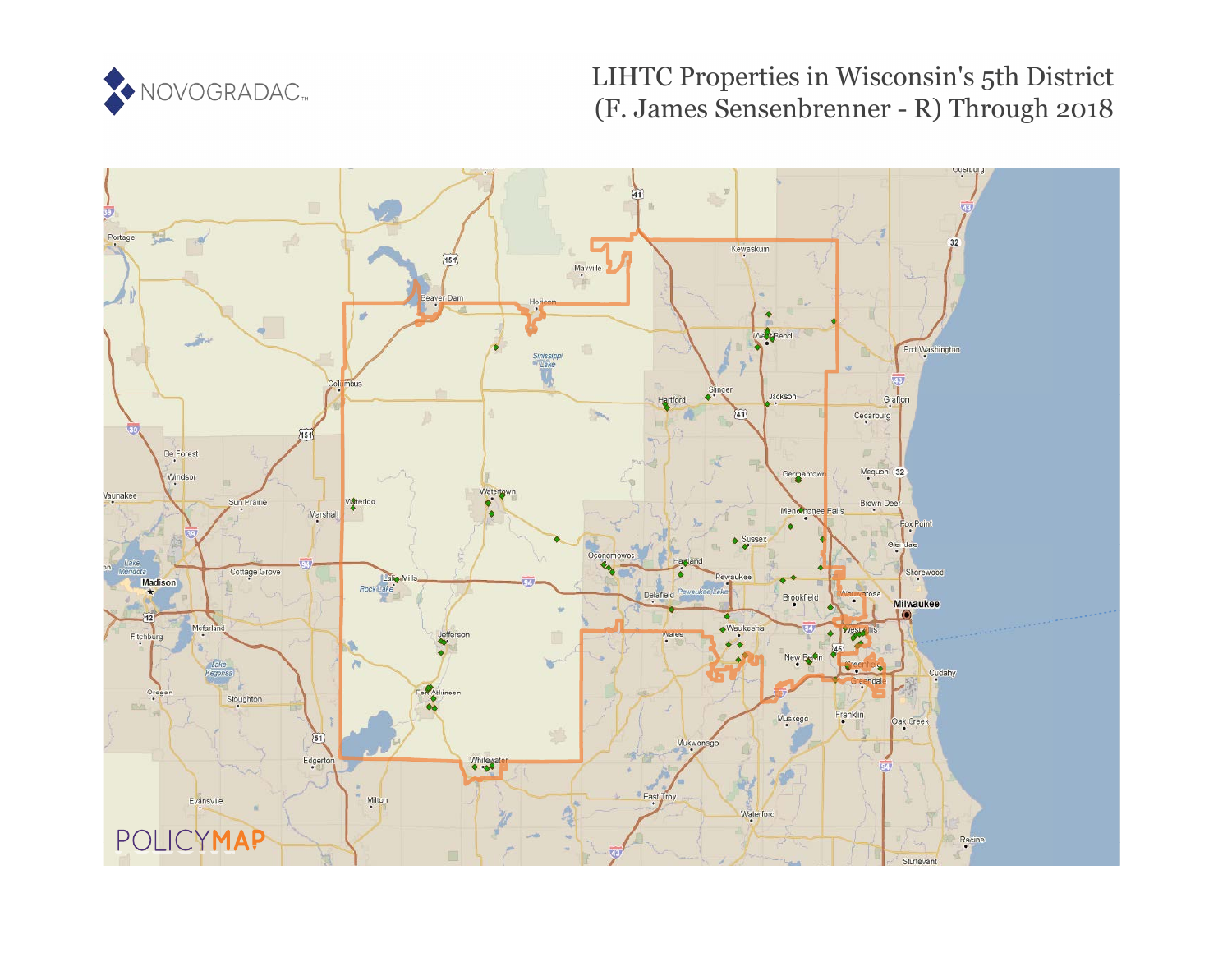| <b>Project Name</b>                          | <b>Address</b>                    | City              | <b>State</b> | <b>Zip Code</b> | Nonprofit<br><b>Sponsor</b> | <b>Allocation</b><br>Year | <b>Annual</b><br><b>Allocated</b><br><b>Amount</b> | <b>Year Placed</b><br>in Service | <b>Construction Type</b> | <b>Total</b><br><b>Units</b> | Low<br>Income<br><b>Units</b> | <b>Rent or</b><br>Income<br><b>Ceiling</b> | <b>Credit</b><br><b>Percentage</b>      | Tax-<br><b>Exempt</b><br><b>Bond</b> | <b>HUD Multi-Family</b><br><b>Financing/Rental</b><br><b>Assistance</b> |
|----------------------------------------------|-----------------------------------|-------------------|--------------|-----------------|-----------------------------|---------------------------|----------------------------------------------------|----------------------------------|--------------------------|------------------------------|-------------------------------|--------------------------------------------|-----------------------------------------|--------------------------------------|-------------------------------------------------------------------------|
| <b>SCHOOL HOUSE APTS</b><br>(JEFFERSON)      | 201 S COPELAND AVE JEFFERSON      |                   | WI           | 53549           | No                          | 2000                      | \$0\$                                              | 2001                             | Acquisition and Rehab 35 |                              | 30                            |                                            | Both 30% and<br>70% present<br>value    | No                                   |                                                                         |
| <b>AMITY APTS</b>                            | 723 S MAIN ST                     | <b>WEST BEND</b>  | WI           | 53095           | No                          | 2001                      | \$0\$                                              | 2002                             | Acquisition and Rehab 36 |                              | 31                            |                                            | 70 % present<br>value                   | No                                   |                                                                         |
| FOXBROOK SENIOR COMMUNITY 18915 THOMSON DR   |                                   | <b>BROOKFIELD</b> | WI           | 53045           | No                          | 2000                      | \$0                                                | 2002                             | <b>New Construction</b>  | 71                           | 71                            |                                            | 70 % present<br>value                   | $\rm No$                             |                                                                         |
| HILLSIDE WOODS APT HOMES                     | 3270 HILLSIDE DR                  | <b>DELAFIELD</b>  | WI           | 53018           | $\mathbf{No}$               | 2002                      | $\$0$                                              | 2002                             | New Construction         | 60                           | $15\,$                        |                                            | 30 % present<br>value                   | Yes                                  |                                                                         |
| <b>CRESTVIEW OF WOODLAND</b><br>RIDGE        | 3904 S PRAIRIE HILL LN GREENFIELD |                   | WI           | 53228           | $\mathbf{N}\mathbf{o}$      | 2002                      | $\$0$                                              | 2003                             | New Construction         | 76                           | 75                            |                                            | 70 % present<br>value                   | No                                   |                                                                         |
| <b>HIGHLAND APTS II</b>                      | 1408 MEMORIAL DR                  | <b>WATERTOWN</b>  | WI           | 53098           | Yes                         | 2002                      | ${\bf S0}$                                         | 2003                             | <b>New Construction</b>  | 49                           | $39\,$                        |                                            | 70 % present<br>value                   | No                                   |                                                                         |
| <b>HIGHLANDS SOUTH APTS</b>                  | 1521 BIG BEND RD                  | <b>WAUKESHA</b>   | WI           | 53189           | No                          | 2002                      | \$0                                                | 2003                             | <b>New Construction</b>  | 61                           | 53                            |                                            | 70 % present<br>value                   | No                                   |                                                                         |
| PRAIRIE MEADOWS SENIOR<br><b>HOUSING III</b> | W168N11374 WESTERN<br>AVE         | <b>GERMANTOWN</b> | WI           | 53022           | No                          | 2002                      | <b>SO</b>                                          | 2003                             | <b>New Construction</b>  | 34                           | 34                            |                                            | 70 % present<br>value                   | $\mathbf{No}$                        |                                                                         |
| WINDSONG VILLAGE APTS                        | 11024 W OKLAHOMA<br>AVE           | <b>WEST ALLIS</b> | WI           | 53227           | No                          | 2002                      | \$0                                                | 2003                             | Acquisition and Rehab 60 |                              | 60                            |                                            | Both $30\%$ and<br>70% present<br>value | No                                   |                                                                         |
| <b>BERKSHIRE - WEST ALLIS</b>                | 1414 S 65TH ST                    | <b>WEST ALLIS</b> | WI           | 53214           | No                          | 2003                      | $\$0$                                              | 2004                             | New Construction         | 79                           | 79                            |                                            | $70$ % present<br>value                 | $_{\rm No}$                          |                                                                         |
| CAPITOL HILL SENIOR APTS                     | 17390 CREST HILL DR               | <b>BROOKFIELD</b> | WI           | 53045           | $\mathbf{N}\mathbf{o}$      | 2002                      | $\$0$                                              | 2004                             | New Construction         | 70                           | 66                            |                                            | 70 % present<br>value                   | No                                   |                                                                         |
| PRAIRIE HILL@ WOODLD RDG<br>GNFLD            | 3953 S PRAIRIE HILL LN GREENFIELD |                   | WI           | 53228           | No                          | 2003                      | $\$0$                                              | 2004                             | <b>New Construction</b>  | 68                           | 68                            |                                            | 70 % present<br>value                   | No                                   |                                                                         |
| <b>WASHINGTON HEIGHTS</b>                    | 525 N MAIN ST                     | <b>HARTFORD</b>   | WI           | 53027           | Yes                         | 2002                      | \$0                                                | 2004                             | <b>New Construction</b>  | 50                           | 38                            |                                            | 70 % present<br>value                   | No                                   |                                                                         |
| <b>LAFOLLETTE APTS</b>                       | 720 S 92ND ST                     | <b>WEST ALLIS</b> | WI           | 53214           |                             | 2004                      | \$0\$                                              | 2005                             | Not Indicated            | 54                           | 54                            |                                            | Not Indicated                           |                                      |                                                                         |
| WATER TOWER VW AT<br>WOODLND RDGE            | 3983 S PRAIRIE HILL LN GREENFIELD |                   | WI           | 53228           |                             | 2004                      | \$0                                                | 2005                             | Not Indicated            | 42                           | 42                            |                                            | Not Indicated                           |                                      |                                                                         |

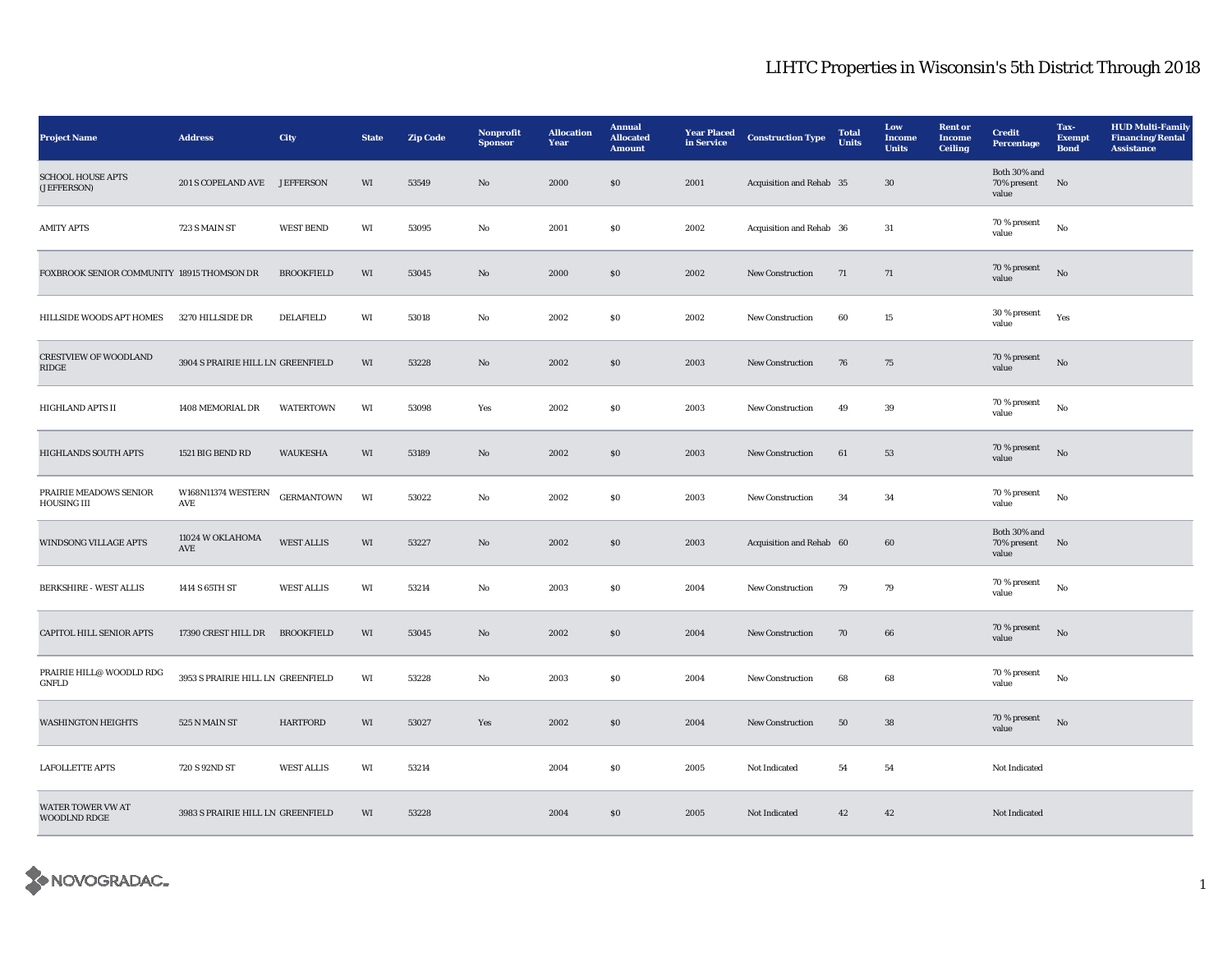| <b>Project Name</b>                                        | <b>Address</b>                          | City                             | <b>State</b> | <b>Zip Code</b> | Nonprofit<br><b>Sponsor</b> | <b>Allocation</b><br>Year | <b>Annual</b><br><b>Allocated</b><br><b>Amount</b> | <b>Year Placed</b><br>in Service | <b>Construction Type</b>  | <b>Total</b><br>Units | Low<br><b>Income</b><br><b>Units</b> | <b>Rent</b> or<br><b>Income</b><br><b>Ceiling</b> | <b>Credit</b><br><b>Percentage</b>   | Tax-<br><b>Exempt</b><br><b>Bond</b> | <b>HUD Multi-Family</b><br><b>Financing/Rental</b><br><b>Assistance</b> |
|------------------------------------------------------------|-----------------------------------------|----------------------------------|--------------|-----------------|-----------------------------|---------------------------|----------------------------------------------------|----------------------------------|---------------------------|-----------------------|--------------------------------------|---------------------------------------------------|--------------------------------------|--------------------------------------|-------------------------------------------------------------------------|
| RIVERVIEW ROMEIS LLC                                       | 217 S WATER ST                          | FORT ATKINSON                    | WI           | 53538           |                             | 2006                      | \$147,932                                          | 2007                             | Acquisition and Rehab 184 |                       | $5\overline{ }$                      | 60% AMGI                                          | 30 % present<br>value                |                                      |                                                                         |
| <b>WEST ALLIS SENIOR</b><br><b>APARTMENTS LLC</b>          | 7951 W NATIONAL AVE WEST ALLIS          |                                  | WI           | 53214           |                             | 2007                      | \$278,837                                          | 2009                             | New Construction          | 122                   | ${\bf 16}$                           | 60% AMGI                                          | 30 % present<br>value                |                                      |                                                                         |
| <b>HAMPTON REGENCY</b>                                     | 12999 W HAMPTON AVE BUTLER              |                                  | WI           | 53007           |                             | 2009                      | \$613,959                                          | 2009                             | Acquisition and Rehab 120 |                       | $\boldsymbol{2}$                     | 60% AMGI                                          | 70 % present<br>value                |                                      |                                                                         |
| BUENA VISTA SENIOR HOUSING                                 | W129 - N6845<br>NORTHFIELD DR           | <b>MENOMONEE</b><br><b>FALLS</b> | WI           | 53051           |                             | 2009                      | \$819,517                                          | 2010                             | New Construction          | 57                    | 14                                   | 60% AMGI                                          | 70 % present<br>value                |                                      |                                                                         |
| BERKSHIRE AT KENSINGTON                                    | 1800 KENSINGTON<br>BLDG <sub>1</sub>    | <b>WAUKESHA</b>                  | WI           | 53188           |                             | 2009                      | \$1,240,744                                        | 2010                             | Acquisition and Rehab 177 |                       | 84                                   | 60% AMGI                                          | Both 30% and<br>70% present<br>value |                                      |                                                                         |
| JEFFERSON APARTMENTS                                       | 604-606 COLLINS RD                      | <b>JEFFERSON</b>                 | WI           | 53549           |                             | 2009                      | \$646,059                                          | 2010                             | Acquisition and Rehab 64  |                       | $5\phantom{.0}$                      | 60% AMGI                                          | 70 % present<br>value                |                                      |                                                                         |
| RIVER MILL SR RESIDENCES                                   | 317 S WATER ST                          | <b>WATERTOWN</b>                 | WI           | 53094           |                             | 2009                      | \$852,628                                          | 2010                             | <b>New Construction</b>   | 54                    | $6\phantom{.0}$                      | 60% AMGI                                          | 70 % present<br>value                |                                      |                                                                         |
| ARBOR TRACE APARTMENTS                                     | <b>621 E DECORAH RD</b>                 | <b>WEST BEND</b>                 | WI           | 53095           |                             | 2010                      | \$625,968                                          | 2011                             | Acquisition and Rehab 74  |                       | $\overline{4}$                       | 60% AMGI                                          | Both 30% and<br>70% present<br>value |                                      |                                                                         |
| HILL CREST SENIOR HOUSING                                  | 3993 S PRAIRIE HILL<br>LANE             | <b>GREENFIELD</b>                | WI           | 53228           |                             | 2009                      | \$599,182                                          | 2011                             | New Construction          | 41                    | $\tau$                               | 60% AMGI                                          | 70 % present<br>value                |                                      |                                                                         |
| <b>RIVER BLUFF TOWNHOMES</b>                               | 140-148 WISCONSIN ST WEST BEND          |                                  | WI           | 53095           |                             | 2009                      | \$683,873                                          | 2011                             | <b>New Construction</b>   | 36                    | 14                                   | 60% AMGI                                          | 70 % present<br>value                |                                      |                                                                         |
| <b>WILKINSON MANOR</b>                                     | 919 E SUMMIT AVE                        | OCONOMOWOC                       | WI           | 53066           |                             | 2011                      | \$573,582                                          | 2011                             | Acquisition and Rehab 76  |                       | $5\phantom{.0}$                      | 60% AMGI                                          | Both 30% and<br>70% present<br>value |                                      |                                                                         |
| BELOIT ROAD SENIOR HOUSING                                 | 7205 & 7213 W BELOIT<br>RD              | <b>WEST ALLIS</b>                | WI           | 53219           |                             | 2011                      | \$686,065                                          | 2011                             | Acquisition and Rehab 104 |                       | $\boldsymbol{2}$                     | 60% AMGI                                          | 70 % present<br>value                |                                      |                                                                         |
| <b>AUXILIARY COURT</b>                                     | 201 AUXILIARY COURT<br><b>UNIT 2000</b> | <b>WEST BEND</b>                 | WI           | 53095           |                             | 2010                      | \$988,656                                          | 2012                             | <b>New Construction</b>   | 55                    | $10\,$                               | 60% AMGI                                          | 70 % present<br>value                |                                      |                                                                         |
| CEDAR GLEN SENIOR HOUSING 1661 RIVER'S BEND RD WAUWATOSA   |                                         |                                  | WI           | 53226           |                             | 2010                      | \$1,094,673                                        | 2012                             | <b>New Construction</b>   | 80                    | 14                                   | 60% AMGI                                          | 70 % present<br>value                |                                      |                                                                         |
| THE FOUNTAINS OF WEST ALLIS 5920 W NATIONAL AVE WEST ALLIS |                                         |                                  | WI           | 53214           |                             | 2011                      | \$221,491                                          | 2012                             | Acquisition and Rehab 35  |                       | $\mathbf{1}$                         | 60% AMGI                                          | Both 30% and<br>70% present<br>value |                                      |                                                                         |

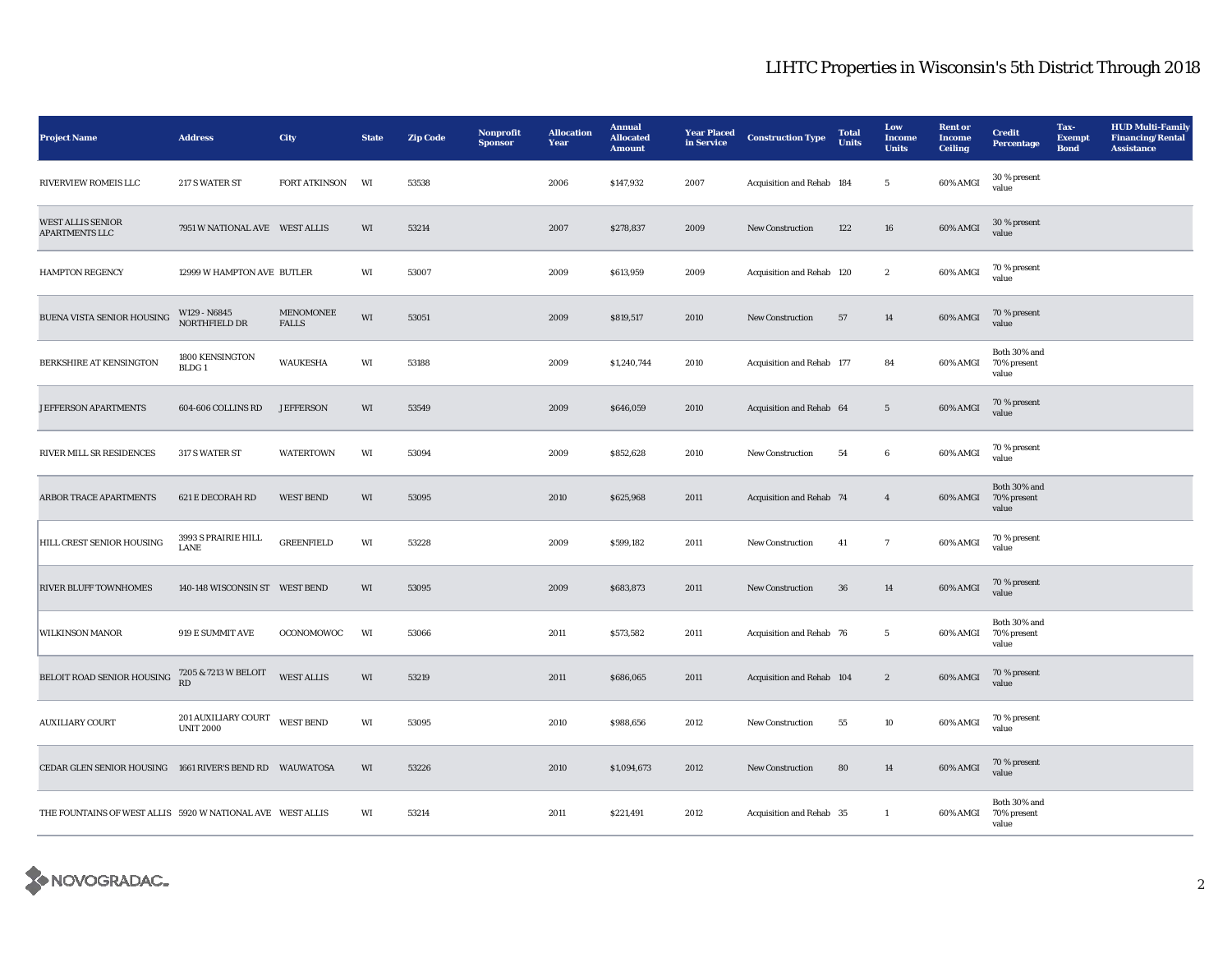| <b>Project Name</b>                          | <b>Address</b>                          | City                       | <b>State</b> | <b>Zip Code</b> | Nonprofit<br><b>Sponsor</b> | <b>Allocation</b><br>Year | <b>Annual</b><br><b>Allocated</b><br><b>Amount</b> | <b>Year Placed</b><br>in Service | <b>Construction Type</b>              | <b>Total</b><br><b>Units</b> | Low<br>Income<br><b>Units</b> | <b>Rent</b> or<br>Income<br><b>Ceiling</b> | <b>Credit</b><br><b>Percentage</b>   | Tax-<br><b>Exempt</b><br><b>Bond</b> | <b>HUD Multi-Family</b><br><b>Financing/Rental</b><br><b>Assistance</b> |
|----------------------------------------------|-----------------------------------------|----------------------------|--------------|-----------------|-----------------------------|---------------------------|----------------------------------------------------|----------------------------------|---------------------------------------|------------------------------|-------------------------------|--------------------------------------------|--------------------------------------|--------------------------------------|-------------------------------------------------------------------------|
| <b>HIGHLAND COMMONS</b>                      | 6700 W BELOIT RD                        | <b>WEST ALLIS</b>          | WI           | 53214           |                             | 2010                      | \$976,371                                          | 2012                             | New Construction                      | 50                           | 9                             | 60% AMGI                                   | 70 % present<br>value                |                                      |                                                                         |
| CITY CENTER AT DEER CREEK                    | 3535 S DEER CREEK<br>PARKWAY #4101      | <b>NEW BERLIN</b>          | WI           | 53151           |                             | 2010                      | \$1,889,104                                        | 2012                             | <b>New Construction</b>               | 86                           | 23                            | 60% AMGI                                   | 70 % present<br>value                |                                      |                                                                         |
| HERITAGE AT CITY CENTER                      | 14901 W LIBRARY LANE NEW BERLIN         |                            | WI           | 53151           |                             | 2010                      | \$531,440                                          | 2012                             | <b>New Construction</b>               | 34                           | 12                            | 60% AMGI                                   | 70 % present<br>value                |                                      |                                                                         |
| HILLCREST APARTMENTS                         | 1905 S WEST AVENUE WAUKESHA             |                            | WI           | 53189           | No                          | 2012                      | \$494,925                                          | 2013                             | Acquisition and Rehab 60              |                              | $\boldsymbol{2}$              | 60% AMGI                                   | Both 30% and<br>70% present<br>value | No                                   |                                                                         |
| OCONOMOWOC SCHOOL<br><b>APARTMENTS</b>       | 623 E SUMMIT AVENUE OCONOMOWOC          |                            | WI           | 53066           |                             | 2012                      | \$708,803                                          | 2013                             | Both New Construction 55<br>and $A/R$ |                              | ${\bf 50}$                    | 60% AMGI                                   | 70 % present<br>value                |                                      |                                                                         |
| THE GLOBE APARTMENTS                         | 201 S. WATER STREET WATERTOWN           |                            | WI           | 53094           |                             | 2013                      | \$690,002                                          | 2014                             | New Construction                      | 48                           | 10                            | 60% AMGI                                   | 70 % present<br>value                |                                      |                                                                         |
| <b>MEADOW RIDGE APARTMENTS</b>               | 1821 MEADOW LANE                        | <b>PEWAUKEE</b>            | WI           | 53072           |                             | 2013                      | \$762,375                                          | 2014                             | New Construction                      | 70                           | 20                            | 60% AMGI                                   | 70 % present<br>value                |                                      |                                                                         |
| <b>WHITEWATER WOODS</b><br><b>APARTMENTS</b> | 340 A NORTH<br><b>NEWCOMB ST</b>        | <b>WHITEWATER</b>          | WI           | 53190           |                             | 2014                      | \$286,807                                          | 2014                             | Acquisition and Rehab 40              |                              | $\mathbf{3}$                  | 60% AMGI                                   | 70 % present<br>value                |                                      |                                                                         |
| MONROE STREET APARTMENTS 217 N MONROE ST     |                                         | <b>WATERLOO</b>            | WI           | 53594           |                             | 2014                      | \$303,715                                          | 2015                             | <b>New Construction</b>               | 24                           | $5\overline{ }$               | 60% AMGI                                   | 70 % present<br>value                |                                      |                                                                         |
| <b>WATERTOWN MEADOWS</b>                     | 805 CLARK ST                            | <b>WATERTOWN</b>           | WI           | 53094           | No                          | 1988                      | $\$0$                                              | 1989                             | New Construction                      | 40                           | 40                            |                                            | 30 % present<br>value                | No                                   |                                                                         |
| WOODSIDE APTS II                             | 1055 E ST                               | FORT ATKINSON              | WI           | 53538           | No                          | 1988                      | S <sub>0</sub>                                     | 1989                             | New Construction                      | 24                           | 24                            |                                            | 30 % present<br>value                | $_{\rm No}$                          |                                                                         |
| <b>JUNEAU ENTERPRISES</b>                    | 520 S FAIRFIELD AVE                     | <b>JUNEAU</b>              | WI           | 53039           | No                          | 1989                      | ${\bf S0}$                                         | 1990                             | <b>New Construction</b>               | 18                           | 18                            |                                            | 30 % present<br>value                | No                                   |                                                                         |
| <b>ARBORETUM</b>                             | <b>W180N7890 TOWN</b><br><b>HALL RD</b> | MENOMONEE<br>${\tt FALLS}$ | WI           | 53051           | No                          | 1990                      | \$0\$                                              | 1990                             | <b>New Construction</b>               | 117                          | 24                            |                                            | 30 % present<br>value                | Yes                                  |                                                                         |
| PARADISE PLACE                               | <b>1600 VOGT DR</b>                     | <b>WEST BEND</b>           | WI           | 53095           | No                          | 1989                      | \$0                                                | 1991                             | <b>New Construction</b>               | 64                           | 64                            |                                            | 70 % present<br>value                | No                                   |                                                                         |
| <b>PINE POINTE APTS</b>                      | 227 HINMAN AVE                          | WAUKESHA                   | WI           | 53186           |                             | 1991                      | \$0                                                | 1991                             | Not Indicated                         | 80                           | 28                            |                                            | Not Indicated                        |                                      |                                                                         |

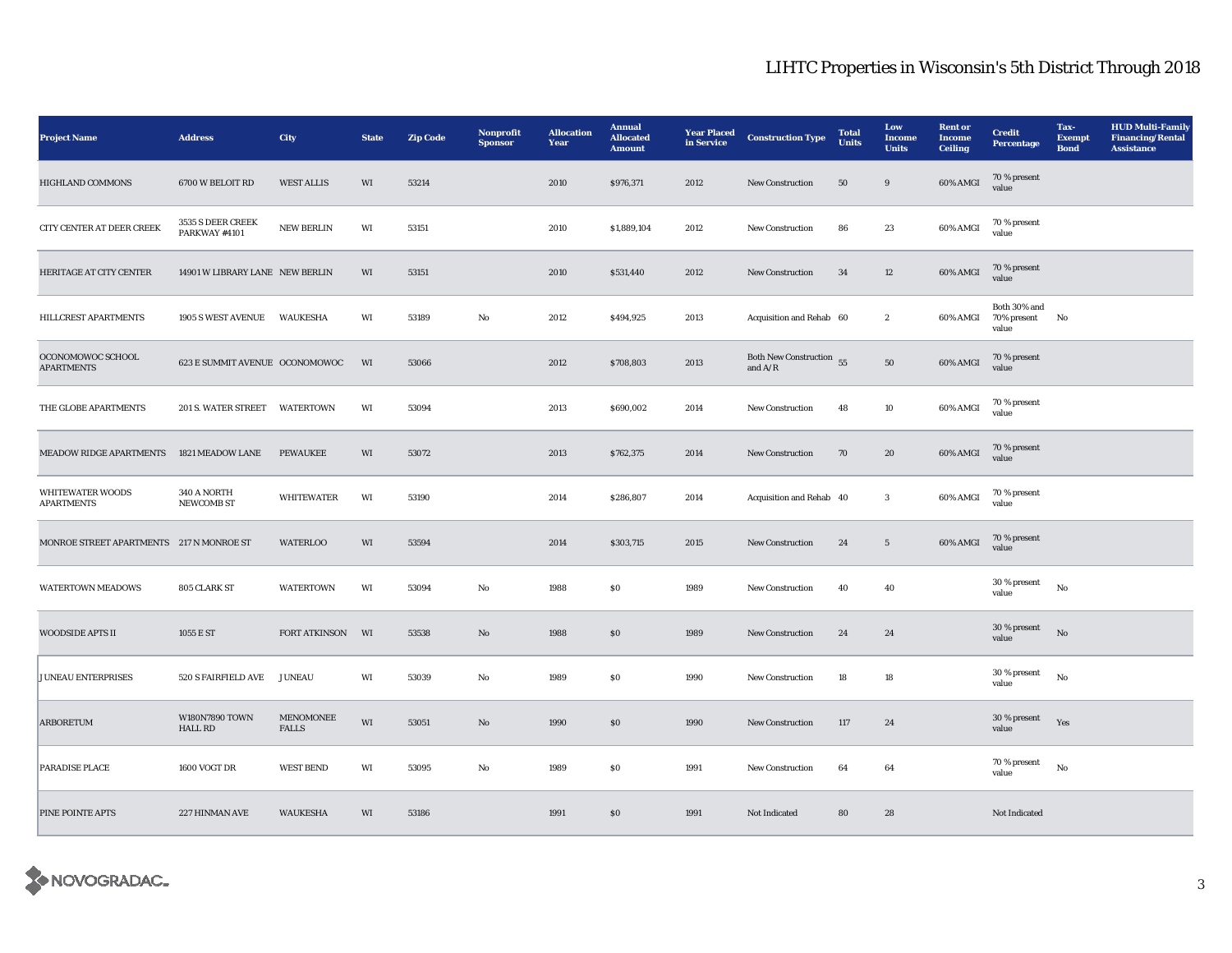| <b>Project Name</b>                                        | <b>Address</b>                             | City                 | <b>State</b> | <b>Zip Code</b> | Nonprofit<br><b>Sponsor</b> | <b>Allocation</b><br>Year | <b>Annual</b><br><b>Allocated</b><br><b>Amount</b> | <b>Year Placed</b><br>in Service | <b>Construction Type</b>  | <b>Total</b><br><b>Units</b> | Low<br><b>Income</b><br><b>Units</b> | <b>Rent or</b><br><b>Income</b><br><b>Ceiling</b> | <b>Credit</b><br>Percentage | Tax-<br><b>Exempt</b><br><b>Bond</b> | <b>HUD Multi-Family</b><br><b>Financing/Rental</b><br><b>Assistance</b> |
|------------------------------------------------------------|--------------------------------------------|----------------------|--------------|-----------------|-----------------------------|---------------------------|----------------------------------------------------|----------------------------------|---------------------------|------------------------------|--------------------------------------|---------------------------------------------------|-----------------------------|--------------------------------------|-------------------------------------------------------------------------|
| <b>SUMMIT WOODS</b>                                        | 2501 SUMMIT AVE                            | <b>WAUKESHA</b>      | WI           | 53188           | No                          | 1991                      | <b>SO</b>                                          | 1991                             | Acquisition and Rehab 104 |                              | 21                                   |                                                   | $30\,\%$ present<br>value   | Yes                                  |                                                                         |
| <b>WHITEWATER WOODS</b>                                    | 340 N NEWCOMB ST                           | WHITEWATER           | WI           | 53190           | $\rm No$                    | 1989                      | $\$0$                                              | 1991                             | New Construction          | 40                           | 40                                   |                                                   | 30 % present<br>value       | No                                   |                                                                         |
| <b>BREEZEWOOD VILLAGE II</b>                               | <b>450 SUNNYSLOPE DR</b>                   | HARTLAND             | WI           | 53029           |                             | 1992                      | $\$0$                                              | 1994                             | Not Indicated             | 65                           | 65                                   |                                                   | Not Indicated               |                                      |                                                                         |
| <b>CITY VIEW APTS</b>                                      | 2021 BARTON AVE                            | <b>WEST BEND</b>     | WI           | 53090           | $\rm No$                    | 1994                      | \$0                                                | 1994                             | Not Indicated             | 60                           | 60                                   |                                                   | Not Indicated No            |                                      |                                                                         |
| <b>GROVE STREET TOWNHOMES</b>                              | 800 GROVE ST                               | <b>FORT ATKINSON</b> | WI           | 53538           | Yes                         | 1995                      | <b>SO</b>                                          | 1994                             | Not Indicated             | 10                           | 10                                   |                                                   | Not Indicated Yes           |                                      |                                                                         |
| <b>LAKE MILLS TOWN HOMES</b>                               | 809 CHEROKEE PATH LAKE MILLS               |                      | WI           | 53551           | No                          | 1994                      | $\$0$                                              | 1994                             | <b>New Construction</b>   | 17                           | 17                                   |                                                   | 30 % present<br>value       | Yes                                  |                                                                         |
| <b>RIVER OAKS</b>                                          | 550 COTTONWOOD AVE HARTLAND                |                      | WI           | 53029           | No                          | 1992                      | ${\bf S0}$                                         | 1994                             | New Construction          | 37                           | 37                                   |                                                   | 70 % present<br>value       | $_{\rm No}$                          |                                                                         |
| <b>COURTYARD APT HOMES</b>                                 | 11505 W GREENFIELD<br>$\operatorname{AVE}$ | <b>WEST ALLIS</b>    | WI           | 53214           | $\rm No$                    | 1994                      | $\$0$                                              | 1995                             | New Construction          | 63                           | 63                                   |                                                   | 70 % present<br>value       | $_{\rm No}$                          |                                                                         |
| PARKWOOD HIGHLANDS APTS II 13705 W NATIONAL AVE NEW BERLIN |                                            |                      | WI           | 53151           |                             | 1995                      | $\$0$                                              | 1995                             | Not Indicated             | 36                           | 23                                   |                                                   | Not Indicated               |                                      |                                                                         |
| <b>STONEFIELD MANOR</b>                                    | 840 WEINERT RD                             | <b>WEST BEND</b>     | WI           | 53095           | $\rm No$                    | 1995                      | \$0                                                | 1995                             | <b>New Construction</b>   | 49                           | 49                                   |                                                   | 30 % present<br>value       | Yes                                  |                                                                         |
| <b>SUSSEX MILL</b>                                         | W240N6345 MAPLE AVE SUSSEX                 |                      | WI           | 53089           | $\rm No$                    | 1994                      | <b>SO</b>                                          | 1995                             | <b>New Construction</b>   | 60                           | 60                                   |                                                   | 70 % present<br>value       | No                                   |                                                                         |
| NATIONAL HIGHLANDS APTS II 13735 W NATIONAL AVE NEW BERLIN |                                            |                      | WI           | 53151           | Yes                         | 1996                      | $\$0$                                              | 1996                             | <b>New Construction</b>   | 38                           | 19                                   |                                                   | 30 % present<br>value       | Yes                                  |                                                                         |
| <b>STONEGATE</b>                                           | N68W24955<br>STONEGATE CT                  | <b>SUSSEX</b>        | WI           | 53089           | $\rm No$                    | 1994                      | $\$0$                                              | 1996                             | New Construction          | 91                           | 91                                   |                                                   | 70 % present<br>value       | No                                   |                                                                         |
| <b>HAWTHORNE APTS</b>                                      | 1085 JAYSTONE TER                          | <b>WATERLOO</b>      | WI           | 53594           | Yes                         | 1996                      | \$0                                                | 1997                             | <b>New Construction</b>   | 24                           | 24                                   |                                                   | 70 % present<br>value       | $\rm No$                             |                                                                         |
| JEFFERSON SENIOR HOUSING                                   | 203 N JACKSON AVE                          | <b>JEFFERSON</b>     | WI           | 53549           | $\rm No$                    | 1996                      | $\$0$                                              | 1997                             | New Construction          | 49                           | 49                                   |                                                   | 70 % present<br>value       | $_{\rm No}$                          |                                                                         |

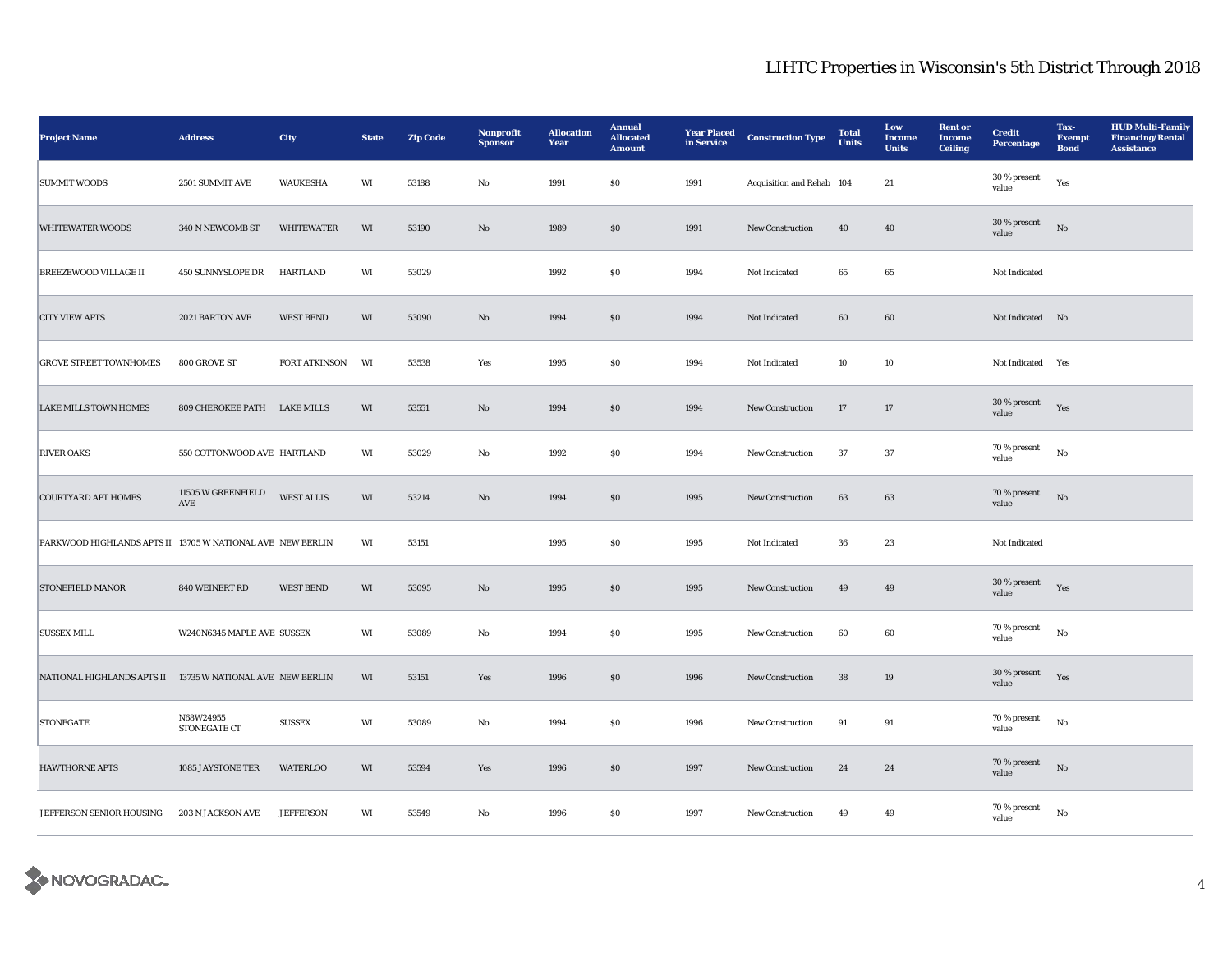| <b>Project Name</b>                          | <b>Address</b>                   | City                             | <b>State</b>           | <b>Zip Code</b> | Nonprofit<br><b>Sponsor</b> | <b>Allocation</b><br>Year | <b>Annual</b><br><b>Allocated</b><br><b>Amount</b> | <b>Year Placed</b><br>in Service | <b>Construction Type</b> | <b>Total</b><br><b>Units</b> | Low<br>Income<br><b>Units</b> | <b>Rent or</b><br><b>Income</b><br><b>Ceiling</b> | <b>Credit</b><br><b>Percentage</b>      | Tax-<br><b>Exempt</b><br><b>Bond</b> | <b>HUD Multi-Family</b><br><b>Financing/Rental</b><br><b>Assistance</b> |
|----------------------------------------------|----------------------------------|----------------------------------|------------------------|-----------------|-----------------------------|---------------------------|----------------------------------------------------|----------------------------------|--------------------------|------------------------------|-------------------------------|---------------------------------------------------|-----------------------------------------|--------------------------------------|-------------------------------------------------------------------------|
| GREENFIELD SENIOR HOUSING 4200 S 35TH ST     |                                  | <b>GREENFIELD</b>                | WI                     | 53221           | $\rm No$                    | 1997                      | $\$0$                                              | 1998                             | New Construction         | 79                           | 79                            |                                                   | 70 % present<br>value                   | No                                   |                                                                         |
| <b>HILLSIDE VILLAGE APTS</b>                 | 325 JAMES ST                     | <b>SLINGER</b>                   | WI                     | 53086           | $\rm No$                    | 1997                      | ${\bf S0}$                                         | 1998                             | New Construction         | 24                           | 24                            |                                                   | 70 % present<br>value                   | $_{\rm No}$                          |                                                                         |
| <b>JOLLY-AIRE APTS</b>                       | W164N9091 WATER ST               | <b>MENOMONEE</b><br><b>FALLS</b> | WI                     | 53051           | $\rm No$                    | 1996                      | $\$0$                                              | 1998                             | New Construction         | 83                           | 83                            |                                                   | 70 % present<br>value                   | $_{\rm No}$                          |                                                                         |
| <b>LEXINGTON VILLAGE APTS</b>                | 5000 S 107TH ST                  | <b>GREENFIELD</b>                | $\mathbf{W}\mathbf{I}$ | 53228           |                             | 1997                      | ${\bf S0}$                                         | 1998                             | Not Indicated            | 120                          | 108                           |                                                   | Not Indicated                           |                                      |                                                                         |
| <b>NORTH POINTE APTS</b>                     | 320 W BLACKHAWK DR FORT ATKINSON |                                  | WI                     | 53538           | $\rm No$                    | 1997                      | $\$0$                                              | 1998                             | New Construction         | 24                           | 24                            |                                                   | 70 % present<br>value                   | $_{\rm No}$                          |                                                                         |
| PRAIRIE MEADOWS APTS                         | <b>W168N11278 WESTERN</b><br>AVE | <b>GERMANTOWN</b>                | WI                     | 53022           |                             | 1997                      | ${\bf S0}$                                         | 1998                             | Not Indicated            | 40                           | 36                            |                                                   | Not Indicated                           |                                      |                                                                         |
| THE LANDMARK OF WEST ALLIS 1441 S 68TH ST    |                                  | <b>WEST ALLIS</b>                | WI                     | 53214           | $\rm No$                    | 1999                      | ${\bf S0}$                                         | 1998                             | New Construction         | 127                          | $32\,$                        |                                                   | 30 % present<br>value                   | No                                   |                                                                         |
| <b>BLACKHAWK RIDGE SENIOR</b><br><b>APTS</b> | 252 BLACKHAWK<br>RIDGE           | FORT ATKINSON                    | WI                     |                 | No                          | 1998                      | $\$0$                                              | 1999                             | New Construction         | 36                           | 33                            |                                                   | 70 % present<br>value                   | $_{\rm No}$                          |                                                                         |
| RIVER BEND SENIOR VILLAGE                    | 151 WISCONSIN ST                 | <b>WEST BEND</b>                 | $\rm WI$               | 53095           | $\rm No$                    | 1998                      | $\$0$                                              | 1999                             | Acquisition and Rehab 52 |                              | 51                            |                                                   | 30 % present<br>value                   | $_{\rm No}$                          |                                                                         |
| <b>HILLSIDE WOODS APTS</b>                   | 3280 HILLSIDE DR                 | <b>DELAFIELD</b>                 | WI                     | 53018           | $\rm No$                    | 1999                      | $\$0$                                              | 2000                             | New Construction         | 60                           | 60                            |                                                   | 70 % present<br>value                   | No                                   |                                                                         |
| PARKSIDE VILLAGE                             | 325 PARK AVE                     | <b>HARTFORD</b>                  | WI                     | 53027           | $\rm No$                    | 1999                      | $\$0$                                              | 2000                             | New Construction         | 49                           | 49                            |                                                   | 70 % present<br>value                   | $\rm No$                             |                                                                         |
| PRAIRIE MEADOWS PHASE II                     | W168N11328 WESTERN<br><b>AVE</b> | <b>GERMANTOWN</b>                | WI                     | 53022           | No                          | 1999                      | ${\bf S0}$                                         | 2000                             | New Construction         | 40                           | 40                            |                                                   | 70 % present<br>value                   | $_{\rm No}$                          |                                                                         |
| <b>CARNEGIE PLACE</b>                        | 1508 S 75TH ST                   | <b>WEST ALLIS</b>                | $\rm WI$               | 53214           | $\rm No$                    | 2000                      | $\$0$                                              | 2001                             | Acquisition and Rehab 14 |                              | 14                            |                                                   | Both 30% and<br>70% present No<br>value |                                      |                                                                         |
| DEER CREEK VILLAGE APTS                      | 3601 S 147TH ST                  | <b>NEW BERLIN</b>                | WI                     | 53151           | No                          | 1999                      | $\$0$                                              | 2001                             | New Construction         | 145                          | 101                           |                                                   | 70 % present<br>value                   | $\rm No$                             |                                                                         |
| HIGHLAND VILLAGE APTS                        | 117 HOMESTEAD LN                 | <b>WATERTOWN</b>                 | WI                     | 53098           | Yes                         | 2000                      | $\$0$                                              | 2001                             | New Construction         | 49                           | 48                            |                                                   | 70 % present<br>value                   | $_{\rm No}$                          |                                                                         |